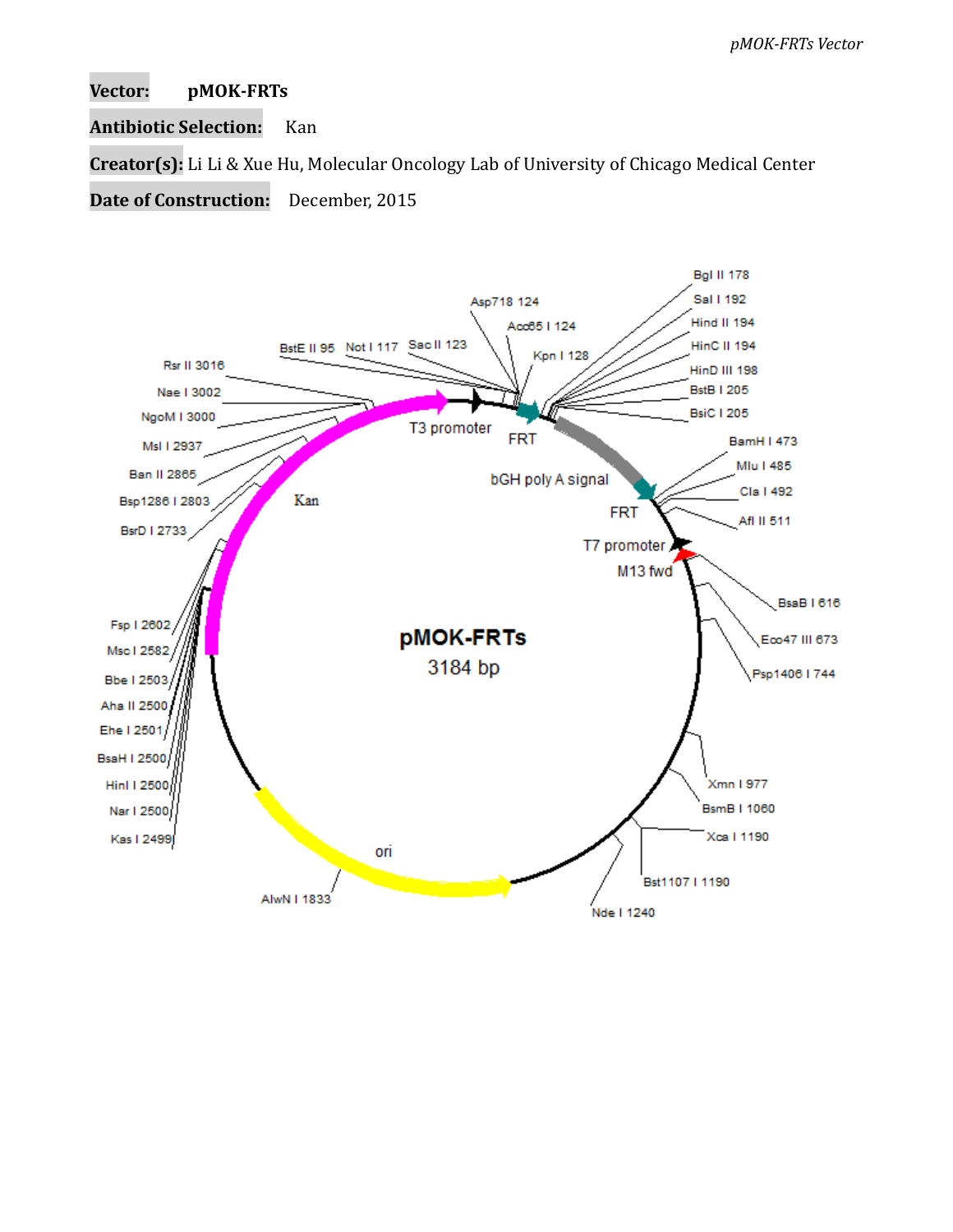# pMOK-FRTs Full-Length Sequence

GGAAACAGCTATGACCATGATTACGCCAAGCTCGAAATTAACCCTCACTAAAGGGAACAAAAGCTGGTACGAGGACAGGCTG GAGCCATGGCTGGTGACCqtttaaacAGGCCTgaattcGCTAGCtcatgaAGCGCTGCGGCCGCaccqqtqqtaccGAAGTT CCTATTCCGAAGTTCCTATTCTCTAGAAAGTATAGGAACTTCagatctTTAATTAAgtcgacAAGCTTttcgaaCCTCGACT TTTCCTAATAAAATGAGGAAATTGCATCGCATTGTCTGAGTAGGTGTCATTCTATTCTGGGGGGTGGGGTGGGCAGGACAG CAAGGGGGAGGATTGGGAAGACAATAGCAGGCATGCTGGGGATGAAGTTCCTATTCCGAAGTTCCTATTCTCTAGAAAGTAT AGGAACTTCqqatccGATATCccqqccACGCGTtqtacaCTCGAGactaqtATCGATqtttaaacAGGCCTcttaaqTGCCT AATCGGACGAAAAAATGACCATGATTACGCCAAGCTCCAATTCGCCCTATAGTGAGTCGTATTACAATTCACTGGCCGTCGT TTTACCCGGATCTGCATCGCAGGATGCTGCTGCCTACCCTGTGGAACACCTACATCTGTATTAACGAAGCGCTGGCATTGAC CCTGAGTGATTTTTCTCTGGTCCCGCCGCATCCATACCGCCAGTTGTTTACCCTCACAACGTTCCAGTAACCGGGCATGTTC ATCATCAGTAACCCGTATCGTGAGCATCCTCTCTCGTTTCATCGGTATCATTACCCCCATGAACAGAAATCCCCCTTACACG GAGGCATCAGTGACCAAACAGGAAAAAACCGCCCTTAACATGGCCCGCTTTATCAGAAGCCAGACATTAACGCTTCTGGAGA AACTCAACGAGCTGGACGCGGATGAACAGGCAGACATCTGTGAATCGCTTCACGACCACGCTGATGAGCTTTACCGCAGCTG CCTCGCGCGTTTCGGTGATGACGGTGAAAACCTCTGACACATGCAGCTCCCGGAGACGGTCACAGCTTGTCTGTAAGCGGAT GCCGGGAGCAGACAAGCCCGTCAGGGCGCGTCAGCGGGTGTTGGCGGGTGTCGGGGCGCAGCCATGACCCAGTCACGTAGCG ATAGCGGAGTGTATACTGGCTTAACTATGCGGCATCAGAGCAGATTGTACTGAGAGTGCACCATATGCGGTGTGAAATACCG TGCGGCGAGCGGTATCAGCTCACTCAAAGGCGGTAATACGGTTATCCACAGAATCAGGGGATAACGCAGGAAAGAACATGTG AGCAAAAGGCCAGCAAAAGGCCAGGAACCGTAAAAAGGCCGCGTTGCTGGCGTTTTTCCATAGGCTCCGCCCCCTGACGAG CATCACAAAAATCGACGCTCAAGTCAGAGGTGGCGAAACCCGACAGGACTATAAAGATACCAGGCGTTTCCCCCTGGAAGCT CCCTCGTGCGCTCTCCTGTTCCGACCCTGCCGCTTACCGGATACCTGTCCGCCTTTCTCCCTTCGGGAAGCGTGGCGCTTTC TCATAGCTCACGCTGTAGGTATCTCAGTTCGGTGTAGGTCGTTCGCTCCAAGCTGGGCTGTGTGCACGAACCCCCCCTTCAG CCCGACCGCTGCGCCTTATCCGGTAACTATCGTCTTGAGTCCAACCCGGTAAGACACGACTTATCGCCACTGGCAGCAGCCA CTGGTAACAGGATTAGCAGAGCGAGGTATGTAGGCGGTGCTACAGAGTTCTTGAAGTGGTGGCCTAACTACGGCTACACTAG AAGGACAGTATTTGGTATCTGCGCTCTGCTGAAGCCAGTTACCTTCGGAAAAAGAGTTGGTAGCTCTTGATCCGGCAAACAA ACCACCGCTGGTAGCGGTGGTTTTTTTGTTTGCAAGCAGCAGATTACGCGCAGAAAAAAAGGATCTCAAGAAGATCCTTTGA TCTTTTCTACGGGGTCTGACGCTCAGTGGAACGAAAACTCACGTTAAGGGATTTTGGTCATGAGATTATCAAAAAGGATCTT TGCTTAATCAGTGAGGCACCTATCTCAGCGATCTGTCTATTTCGTTCATCCATAGTTGCCTGACTCCCCGTCATTCAAATAT GTATCCGCTCATGAGACAATAACCCTGATAAATGCTTCAATAATATATGATGAACAAGATGGATTGCACGCAGGTTCTCCG GCCGCTTGGGTGGAGAGGCTATTCGGCTATGACTGGGCACAACAGACAATCGGCTGCTCTGATGCCGCCGTGTTCCGGCTGT ATCGTGGCTGGCCACGACGGGCGTTCCTTGCGCAGCTGTGCTCGACGTTGTCACTGAAGCGGAAGGGACTGGCTGCTATTG GGCGAAGTGCCGGGGCAGGATCTCCTGTCATCTCACCTTGCTCCTGCCGAGAAAGTATCCATCATGGCTGATGCAATGCGGC AGCCGGTCTTGTCGATCAGGATGATCTGGACGAAGAGCATCAGGGGCTCGCGCCAGCCGAACTGTTCGCCAGGCTCAAGGCG AGCATGCCCGACGGCGAGGATCTCGTCGTGACCCATGGCGATGCCTGCTTGCCGAATATCATGGTGGAAAATGGCCGCTTTT CTGGATTCATCGACTGTGGCCGGCTGGGTGTGGCGGACCGCTATCAGGACATAGCGTTGGCTACCCGTGATATTGCTGAAGA GCTTGGCGGCGAATGGGCTGACCGCTTCCTCGTGCTTTACGGTATCGCCGCTCCCGATTCGCAGCGCATCGCCTTCTATCGC CTTCTTGACGAGTTCTTCTGACCTTTCGTCTTCAAGaatt

#### Unique enzymes in pMOK-FRTs:

|          |               |     | Cla I     | AT CG, AT     | 492  |
|----------|---------------|-----|-----------|---------------|------|
| BstE II  | G`GTNAC, C    | 95  | Afl II    | C`TTAA, G     | 511  |
| Not I    | GC `GGCC, GC  | 117 | BsaB I    | GATNN   NNATC | 616  |
| Sac II   | $CC, GC$ $GG$ | 123 | Eco47 III | AGC   GCT     | 673  |
| Acc65 I  | G`GTAC, C     | 124 | Psp1406 I | AA`CG, TT     | 744  |
| Asp718   | G`GTAC, C     | 124 | Xmn I     | GAANN   NNTTC | 977  |
| Kpn I    | G, GTAC C     | 128 | BsmB I    | CGTCTC 7/11   | 1060 |
| Bgl II   | A GATC, T     | 178 | Bst1107 I | GTA   TAC     | 1190 |
| Sal I    | G`TCGA, C     | 192 | Xca I     | GTA   TAC     | 1190 |
| HinC II  | GTY   RAC     | 194 | Nde I     | CA`TA, TG     | 1240 |
| Hind II  | GTY   RAC     | 194 | AlwN I    | CAG, NNN CTG  | 1833 |
| HinD III | A`AGCT, T     | 198 | Kas I     | G`GCGC, C     | 2499 |
| BsiC I   | TT CG, AA     | 205 | Aha II    | GR CG, YC     | 2500 |
| BstB I   | TT CG. AA     | 205 | BsaH I    | GR CG, YC     | 2500 |
| BamH I   | G`GATC, C     | 473 | HinI I    | GR CG, YC     | 2500 |
| M111T    | A CGCG.T      | 485 | Nar T     | GG`CG.CC      | 2500 |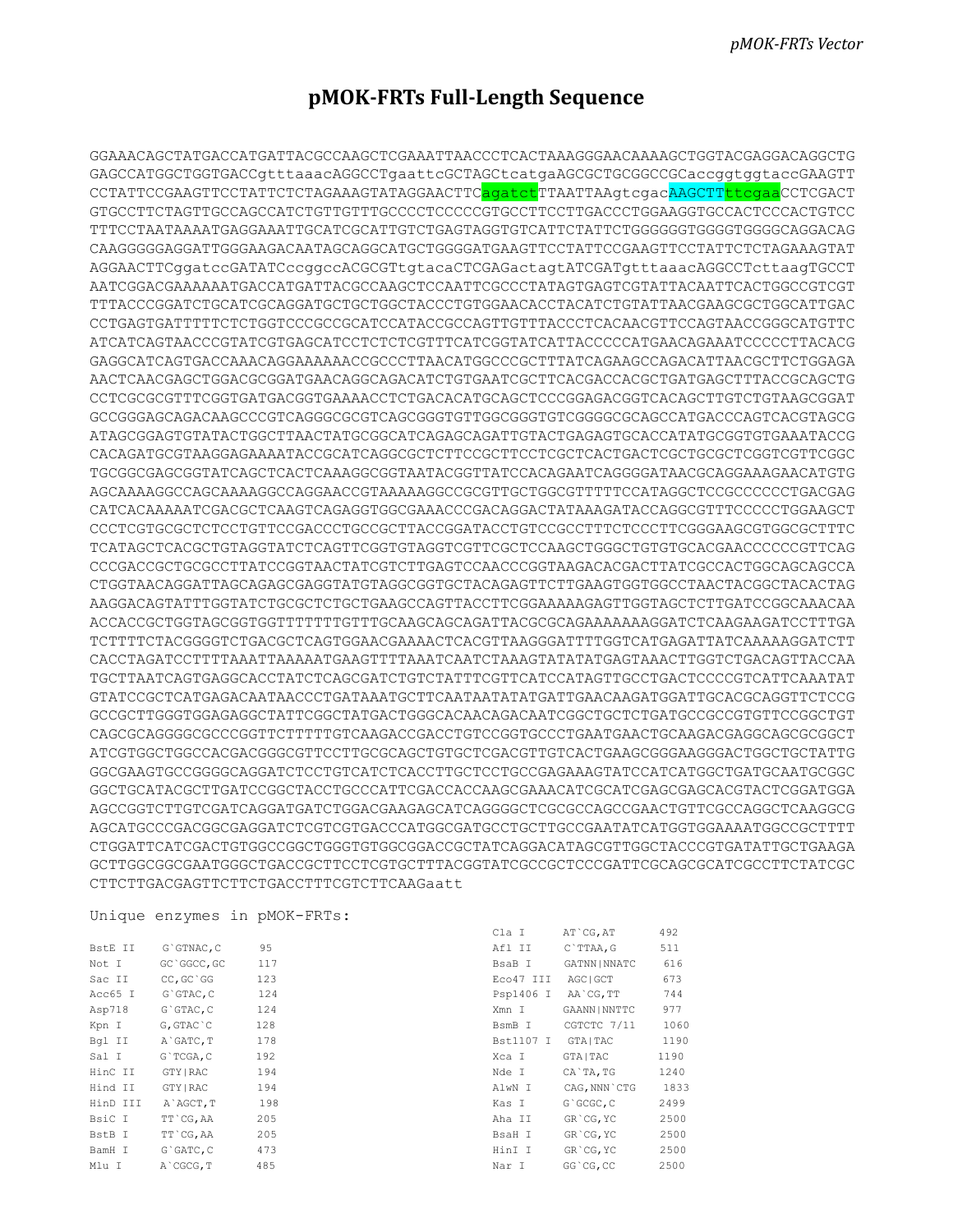### pMOK-FRTs Vector

| Ehe I     | GGC   GCC                                      |         | 2501 |         |         | Bfa I     | (5)<br>158  | 225  | 453  | 1912 |
|-----------|------------------------------------------------|---------|------|---------|---------|-----------|-------------|------|------|------|
| Bbe I     | G, GCGC `C                                     |         | 2503 |         |         |           | 2165        |      |      |      |
| Msc I     | TGG   CCA                                      |         | 2582 |         |         | Bgl II    | 178<br>(1)  |      |      |      |
| Fsp I     | TGC   GCA                                      |         | 2602 |         |         | Bpm I     | 102<br>(2)  | 946  |      |      |
| BsrD I    | GCAATG, 8                                      |         | 2733 |         |         | BsaA I    | 1171<br>(2) | 2804 |      |      |
| Bsp1286 I | G, DGCH C                                      |         | 2803 |         |         | BsaB I    | 616<br>(1)  |      |      |      |
| Ban II    | G, RGCY `C                                     |         | 2865 |         |         | BsaH I    | 2500<br>(1) |      |      |      |
| Msl I     | CAYNN   NNRTG                                  |         | 2937 |         |         | BsaJ I    | (6)<br>87   | 120  | 273  | 1577 |
| NgoM I    | G`CCGG, C                                      |         | 3000 |         |         |           | 2663        | 2932 |      |      |
| Nae I     | GCC   GGC                                      |         | 3002 |         |         | BsaW I    | (3)<br>1623 | 1770 | 2531 |      |
| Rsr II    | CG`GWC, CG                                     |         | 3016 |         |         | BsiC I    | 205<br>(1)  |      |      |      |
|           | Number of enzymes = $42$                       |         |      |         |         | BsiE I    | 120<br>(4)  | 1333 | 1757 | 2409 |
|           |                                                |         |      |         |         | BsiHKA I  | 1237<br>(4) | 1735 | 2613 | 2803 |
|           | The following enzymes do not cut in pMOK-FRTs: |         |      |         |         | BsmA I    | 1061<br>(2) | 2333 |      |      |
|           |                                                |         |      |         |         | BsmB I    | 1060<br>(1) |      |      |      |
| Aat II    | Age I                                          | Apa I   |      | Apo I   | Asc I   | BsmF I    | 690<br>(2)  | 2651 |      |      |
| Ase I     | Ava I                                          | Avr II  |      | Bcl I   | Bgl I   | BsoF I    | $(32)$ 117  | 120  | 630  | 711  |
| Blp I     | Bsa I                                          | BseR I  |      | Bsg I   | BsiW I  |           | 1008        | 1011 | 1057 | 1154 |
| Bsm I     | Bsp120 I                                       | BspM II |      | BsrG I  | BssH II |           | 1207        | 1323 | 1341 | 1344 |
| BstX I    | Bsu36 I                                        | Dra III |      | Eco72 I | ECON I  |           | 1462        | 1617 | 1760 | 1825 |
| Eco0109 I | ECOR I                                         | ECOR V  |      | Esp I   | Fse I   |           | 1828        | 2034 | 2409 | 2461 |
| Hpa I     | Mun I                                          | Nhe I   |      | Nru I   | Nsi I   |           | 2472        | 2562 | 2567 | 2604 |
| PaeR7 I   | PflM I                                         | Pml I   |      | PpuM I  | PspA I  |           | 2645        | 2732 | 2735 | 2738 |
| Pst I     | Pvu I                                          | Sac I   |      | Sca I   | Sfi I   |           | 2974        | 3070 | 3111 | 3125 |
| Sma I     | SnaB I                                         | Spe I   |      | Spl I   | Srf I   | Bsp1286 I | 2803<br>(1) |      |      |      |
| Ssp I     | Vsp I                                          | Xcm I   |      | Xho I   | Xma I   | BspH I    | (2)<br>2137 | 2334 |      |      |
|           |                                                |         |      |         |         | BspM I    | 2387<br>(2) | 2768 |      |      |
|           | pMOK-FRTs: sites sorted by name:               |         |      |         |         | Bsr I     | $(10)$ 596  | 726  | 750  | 1165 |
|           |                                                |         |      |         |         |           | 1196        | 1824 | 1837 | 1951 |
| Acc I     | 193<br>(2)                                     | 1189    |      |         |         |           | 2443        | 2644 |      |      |
| Acc65 I   | (1)<br>124                                     |         |      |         |         | BsrB I    | (3)<br>1350 | 2332 | 3113 |      |
| Aci I     | $(44)$ 116                                     | 120     | 122  | 477     |         | BsrD I    | 2733        |      |      |      |
|           | 708                                            |         |      |         |         |           | (1)<br>1590 | 3092 |      |      |
|           |                                                | 711     | 722  | 878     |         | BssS I    | (2)         |      |      |      |
|           | 894                                            | 949     | 1005 | 1090    |         | Bst1107 I | 1190<br>(1) |      |      |      |
|           | 1129                                           | 1139    | 1181 | 1206    |         | BstB I    | 205<br>(1)  |      |      |      |
|           | 1244                                           | 1257    | 1283 | 1300    |         | BstE II   | 95<br>(1)   |      |      |      |
|           | 1343                                           | 1350    | 1371 | 1462    |         | BstN I    | (5)<br>275  | 1445 | 1566 | 1579 |
|           | 1490                                           | 1617    | 1636 | 1757    |         |           | 2887        |      |      |      |
|           | 1867                                           | 2002    | 2011 | 2330    |         | BstU I    | $(10)$ 122  | 487  | 949  | 1018 |
|           | 2409                                           | 2472    | 2566 | 2630    |         |           | 1020        | 1123 | 1464 | 2045 |
|           | 2731                                           | 2734    | 2974 | 3014    |         |           | 2566        | 2867 |      |      |
|           | 3019                                           | 3069    | 3085 | 3111    |         | BstY I    | 178<br>(9)  | 473  | 611  | 2058 |
| Afl II    | (1)<br>511                                     |         |      |         |         |           | 2069        | 2155 | 2167 | 2671 |
| Afl III   | (2)<br>485                                     | 1417    |      |         |         |           | 2917        |      |      |      |
| Aha II    | 2500<br>(1)                                    |         |      |         |         | Cac8 I    | $(21)$ 114  | 233  | 410  | 414  |
| Ahd I     | 2310<br>(2)                                    | 3170    |      |         |         |           | 634         | 676  | 894  | 1348 |
| Alu I     | (17) 9                                         | 31      | 64   | 200     |         |           | 1434        | 1471 | 2031 | 2394 |
|           | 555                                            | 942     | 999  | 1010    |         |           | 2580        | 2799 | 2865 | 2871 |
|           | 1059                                           | 1078    | 1359 | 1585    |         |           | 2899        | 2903 | 2944 | 2948 |
|           | 1675                                           | 1721    | 1978 | 2606    |         |           | 3002        |      |      |      |
|           | 3064                                           |         |      |         |         | Cfr10 I   | 2819<br>(2) | 3000 |      |      |
| Alw I     | (11) 469                                       | 480     | 618  | 1979    |         | Cla I     | (1)<br>492  |      |      |      |
|           | 2065                                           | 2065    | 2162 | 2163    |         | Csp6 I    | (4)<br>68   | 125  | 1224 | 2805 |
|           | 2678                                           | 2745    | 2924 |         |         | Dde I     | 335<br>(6)  | 687  | 1227 | 1692 |
| AlwN I    | (1)<br>1833                                    |         |      |         |         |           | 2101        | 2267 |      |      |
| ApaL I    | 1233<br>(2)                                    | 1731    |      |         |         | Dpn I     | (15) 180    | 475  | 613  | 1985 |
| Asp718    | 124<br>(1)                                     |         |      |         |         |           | 2060        | 2071 | 2079 | 2157 |
| Ava II    | (2)<br>704                                     | 3016    |      |         |         |           | 2169        | 2274 | 2673 | 2751 |
| BamH I    | (1)<br>473                                     |         |      |         |         |           | 2832        | 2841 | 2919 |      |
| Ban I     | (5)<br>124                                     | 281     | 2258 | 2499    |         | DpnII     | $(15)$ 178  | 473  | 611  | 1983 |
|           | 2534                                           |         |      |         |         |           | 2058        | 2069 | 2077 | 2155 |
| Ban II    | 2865<br>(1)                                    |         |      |         |         |           | 2167        | 2272 | 2671 | 2749 |
| Bbe I     | 2503<br>(1)                                    |         |      |         |         |           | 2830        | 2839 | 2917 |      |
| Bbs I     | (2)<br>405                                     | 3166    |      |         |         | Dra I     | 105<br>(4)  | 500  | 2176 | 2195 |
| Bbv I     | (9)<br>1019                                    | 1068    | 1165 | 1836    |         | Drd I     | 1112<br>(3) | 1525 | 2527 |      |
|           |                                                |         |      |         |         |           |             |      |      |      |
|           | 1839                                           | 2045    | 2573 | 2615    |         | Dsa I     | 87<br>(3)   | 120  | 2932 |      |
|           | 3136                                           |         |      |         |         | Eae I     | (6)<br>117  | 594  | 2406 | 2580 |
| Bbv II    | (2)<br>404                                     | 3167    |      |         |         |           | 2971        | 2998 |      |      |
| Bcn I     | (7)<br>610                                     | 758     | 1064 | 1099    |         | Eag I     | 117<br>(2)  | 2406 |      |      |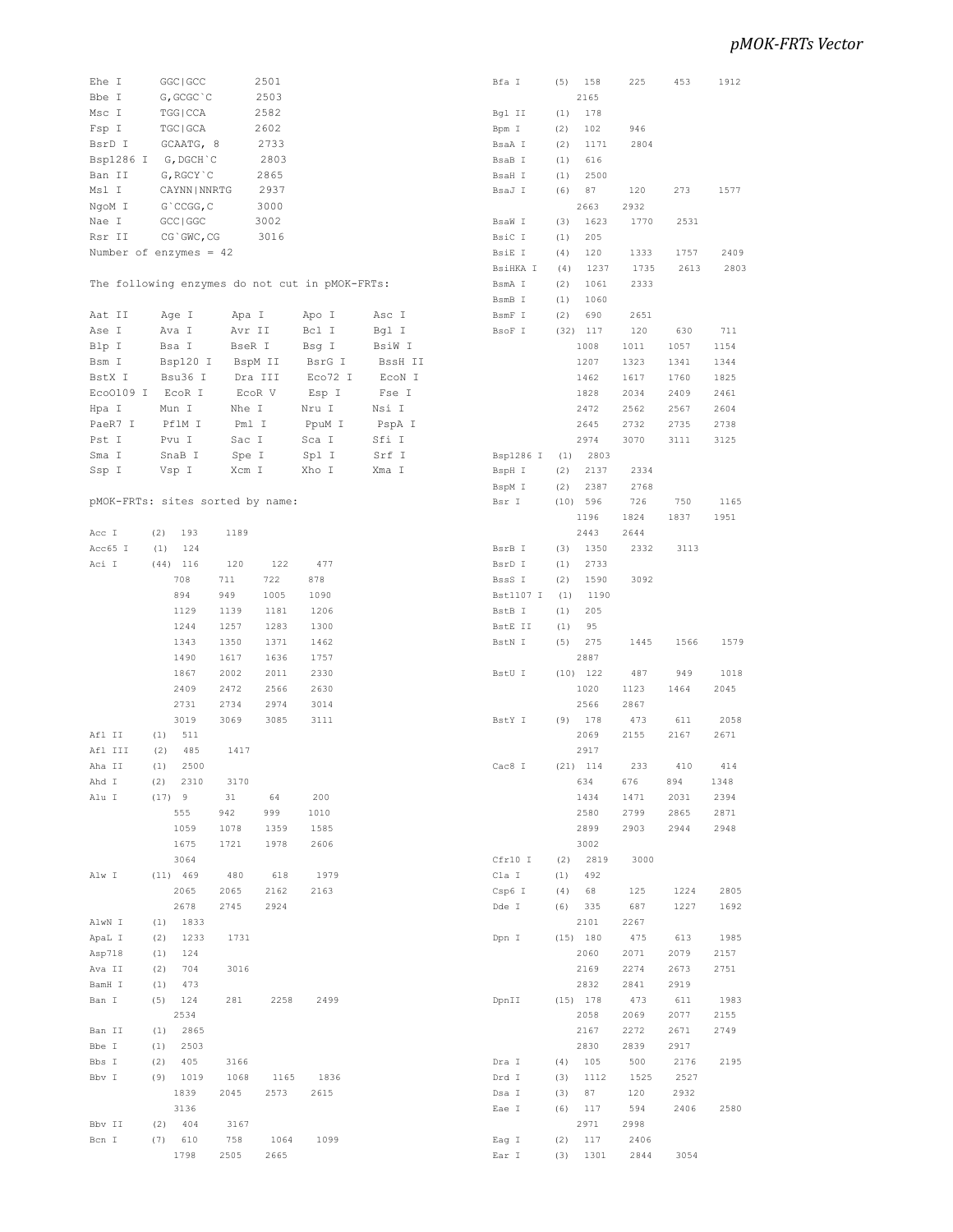| Eco47 III      | (1)<br>673          |            |      |      |                |            | 307        | 382         | 517  | 746  |
|----------------|---------------------|------------|------|------|----------------|------------|------------|-------------|------|------|
| Eco57 I        | (4)<br>160          | 1964       | 2645 | 3077 |                |            | 804        | 843         | 1023 | 1053 |
| ECOR II        | 273<br>(5)          | 1443       | 1564 | 1577 |                |            | 1315       | 1525        | 1598 | 1849 |
|                |                     |            |      |      |                |            |            |             |      |      |
|                | 2885                |            |      |      |                |            | 2249       | 2415        | 2551 | 2908 |
| Ehe I          | 2501<br>(1)         |            |      |      |                |            | 3100       |             |      |      |
| Fnu4H I        | (32) 117            | 120        | 630  | 711  | Msc I          |            | $(1)$ 2582 |             |      |      |
|                | 1008                | 1011       | 1057 | 1154 | Mse I          |            | (15) 39    | 104         | 184  | 188  |
|                | 1207                | 1323       | 1341 | 1344 |                |            | 499        | 512         | 664  | 884  |
|                |                     |            |      |      |                |            |            |             |      |      |
|                | 1462                | 1617       | 1760 | 1825 |                |            | 916        | 1198        | 2123 | 2175 |
|                | 1828                | 2034       | 2409 | 2461 |                |            | 2180       | 2194        | 2247 |      |
|                | 2472                | 2562       | 2567 | 2604 | Msl I          | (1)        | 2937       |             |      |      |
|                | 2645                | 2732       | 2735 | 2738 | Msp I          |            | (16) 609   | 756         | 1063 | 1097 |
|                | 2974                | 3070       | 3111 | 3125 |                |            | 1624       | 1771        | 1797 | 1987 |
| Fok I          | $(9)$ 434           | 638        | 700  | 778  |                |            | 2405       | 2482        | 2504 | 2532 |
|                |                     |            |      |      |                |            |            |             |      |      |
|                | 964                 | 1105       | 2276 | 2824 |                |            | 2663       | 2753        | 2820 | 3001 |
|                | 2849                |            |      |      | MspA1 I        |            | $(6)$ 122  | 1010        | 1129 | 1759 |
| Fsp I          | 2602<br>(1)         |            |      |      |                |            | 2004       | 2606        |      |      |
| Gdi II         | 116<br>(7)          | 118        | 593  | 2405 | Nae I          | (1)        | 3002       |             |      |      |
|                | 2407                | 2970       | 2997 |      | Nar I          | (1)        | 2500       |             |      |      |
|                |                     |            |      |      |                |            |            |             |      |      |
| Gsu I          | 101<br>(2)          | 945        |      |      | Nci I          | (7)        | 609        | 757         | 1063 | 1098 |
| Hae I          | 112<br>(6)          | 507        | 1432 | 1443 |                |            | 1797       | 2504        | 2664 |      |
|                | 1895                | 2582       |      |      | Nco I          | (2)        | 87         | 2932        |      |      |
| Hae II         | (4)<br>675          | 1295       | 1665 | 2503 | Nde I          | (1)        | 1240       |             |      |      |
| Hae III        | (13) 112            | 119        | 507  | 596  | NgoM I         | (1)        | 3000       |             |      |      |
|                | 892                 |            |      |      |                |            |            |             |      | 544  |
|                |                     | 1432       | 1443 | 1461 | Nla III        |            | (16) 20    | 91          | 416  |      |
|                | 1895                | 2408       | 2582 | 2973 |                |            | 764        | 828         | 891  | 1056 |
|                | 3000                |            |      |      |                |            | 1161       | 1421        | 2141 | 2338 |
| Hga I          | 954<br>(4)          | 1113       | 1527 | 2105 |                |            | 2719       | 2905        | 2936 | 2962 |
| HgiA I         | (4)<br>1237         | 1735       | 2613 | 2803 | Nla IV         |            | $(10)$ 85  | 126         | 283  | 475  |
| HgiE II        | 270<br>(3)          | 1235       | 1996 |      |                |            | 706        | 1449        | 1488 | 2260 |
|                |                     |            |      |      |                |            |            |             |      |      |
| Hha I          | (17) 674            | 1020       | 1123 | 1153 |                |            | 2501       | 2536        |      |      |
|                | 1294                | 1327       | 1597 | 1664 | Not I          | (1)        | 117        |             |      |      |
|                | 1764                | 1938       | 2047 | 2494 | Nsp7524 I      |            | $(5)$ 412  | 760         | 1052 | 1417 |
|                | 2502                | 2566       | 2603 | 2869 |                |            | 2901       |             |      |      |
|                | 3129                |            |      |      | NspB II        |            | $(6)$ 122  | 1010        | 1129 | 1759 |
| HinC II        | 194<br>(1)          |            |      |      |                |            | 2004       | 2606        |      |      |
|                |                     |            |      |      |                |            |            |             |      |      |
| Hind II        | (1)<br>194          |            |      |      | NspH I         |            | $(5)$ 416  | 764         | 1056 | 1421 |
| HinD III       | (1)<br>198          |            |      |      |                |            | 2905       |             |      |      |
| Hinf I         | (8)<br>575          | 973        | 1317 | 1392 | Pal I          |            | $(13)$ 112 | 119         | 507  | 596  |
|                | 1788                | 2305       | 2985 | 3119 |                |            | 892        | 1432        | 1443 | 1461 |
| HinI I         | (1)<br>2500         |            |      |      |                |            | 1895       | 2408        | 2582 | 2973 |
| HinP I         | (17) 672            | 1018       | 1121 | 1151 |                |            | 3000       |             |      |      |
|                |                     |            |      |      |                |            |            |             |      |      |
|                | 1292                | 1325       | 1595 | 1662 | Ple I          | (2)        | 583        | 1796        |      |      |
|                | 1762                | 1936       | 2045 | 2492 | Pme I          | (2)        | 105        | 500         |      |      |
|                | 2500                | 2564       | 2601 | 2867 | Psp1406 I      | (1)        | 744        |             |      |      |
|                | 3127                |            |      |      | Pvu II         | (2)        | 1010       | 2606        |      |      |
| Hpa II         | (16) 609            | 756        | 1063 | 1097 | Rsa I          | (4)        | 69         | 126         | 1225 | 2806 |
|                | 1624                | 1771       | 1797 | 1987 | Rsr II         | (1)        | 3016       |             |      |      |
|                |                     |            |      |      |                |            |            |             |      |      |
|                | 2405                | 2482       | 2504 | 2532 | Sac II         | (1)        | 123        |             |      |      |
|                | 2663                | 2753       | 2820 | 3001 | Sal I          | (1)        | 192        |             |      |      |
| Hph I          | (5) 106             | 1038       | 1047 | 2154 | Sap I          | (3)        | 1301       | 2844        | 3054 |      |
|                | 2679                |            |      |      | Sau3A I        |            | $(15)$ 178 | 473         | 611  | 1983 |
| Kas I          | $(1)$ 2499          |            |      |      |                |            | 2058       | 2069        | 2077 | 2155 |
|                |                     |            |      |      |                |            |            |             |      |      |
| Kpn I          | $(1)$ 128           |            |      |      |                |            | 2167       | 2272        | 2671 | 2749 |
| Mae I          | $(5)$ 158           | 225        | 453  | 1912 |                |            | 2830       | 2839        | 2917 |      |
|                | 2165                |            |      |      | Sau96 I        |            | (3) 704    | 891         | 3016 |      |
| Mae II         | $(5)$ 744           | 1170       | 2120 | 2616 | ScrF I         |            | $(12)$ 275 | 609         | 757  | 1063 |
|                | 2803                |            |      |      |                |            | 1098       | 1445        | 1566 | 1579 |
| Mae III        | $(12)$ 95           | 751        | 774  | 858  |                |            | 1797       | 2504        | 2664 | 2887 |
|                |                     |            |      |      |                |            |            |             |      |      |
|                | 1071                | 1166       | 1773 | 1836 | Sec I          |            | $(6)$ 87   | 120         | 273  | 1577 |
|                | 1952                | 2235       | 2620 | 2926 |                |            | 2663       | 2932        |      |      |
| Mbo I          | $(15)$ 178          | 473        | 611  | 1983 | SfaN I         |            | (17) 331   | 617         | 625  | 721  |
|                | 2058                | 2069       | 2077 | 2155 |                |            | 799        | 861         | 1084 | 1217 |
|                |                     |            |      | 2749 |                |            |            | 1293        | 1513 |      |
|                | 2167                | 2272       | 2671 |      |                |            | 1255       |             |      | 2459 |
|                | 2830                | 2839       | 2917 |      |                |            | 2714       | 2798        | 2862 | 2930 |
| Mbo II         | $(8)$ 409           | 1289       | 2078 | 2151 |                |            | 3137       |             |      |      |
|                | 2860                | 3070       | 3152 | 3167 | Sfc I          | (3)        | 568        | 1682        | 1873 |      |
| Mlu I          |                     |            |      |      | Sph I          | (2)        | 416        | 2905        |      |      |
|                |                     |            |      |      |                |            |            |             |      |      |
|                | $(1)$ 485           |            |      |      |                |            |            |             |      |      |
| Mme I<br>Mnl I | (2) 1631<br>(21) 53 | 1815<br>65 | 219  | 261  | Stu I<br>Sty I | (2)<br>(2) | 112<br>87  | 507<br>2932 |      |      |